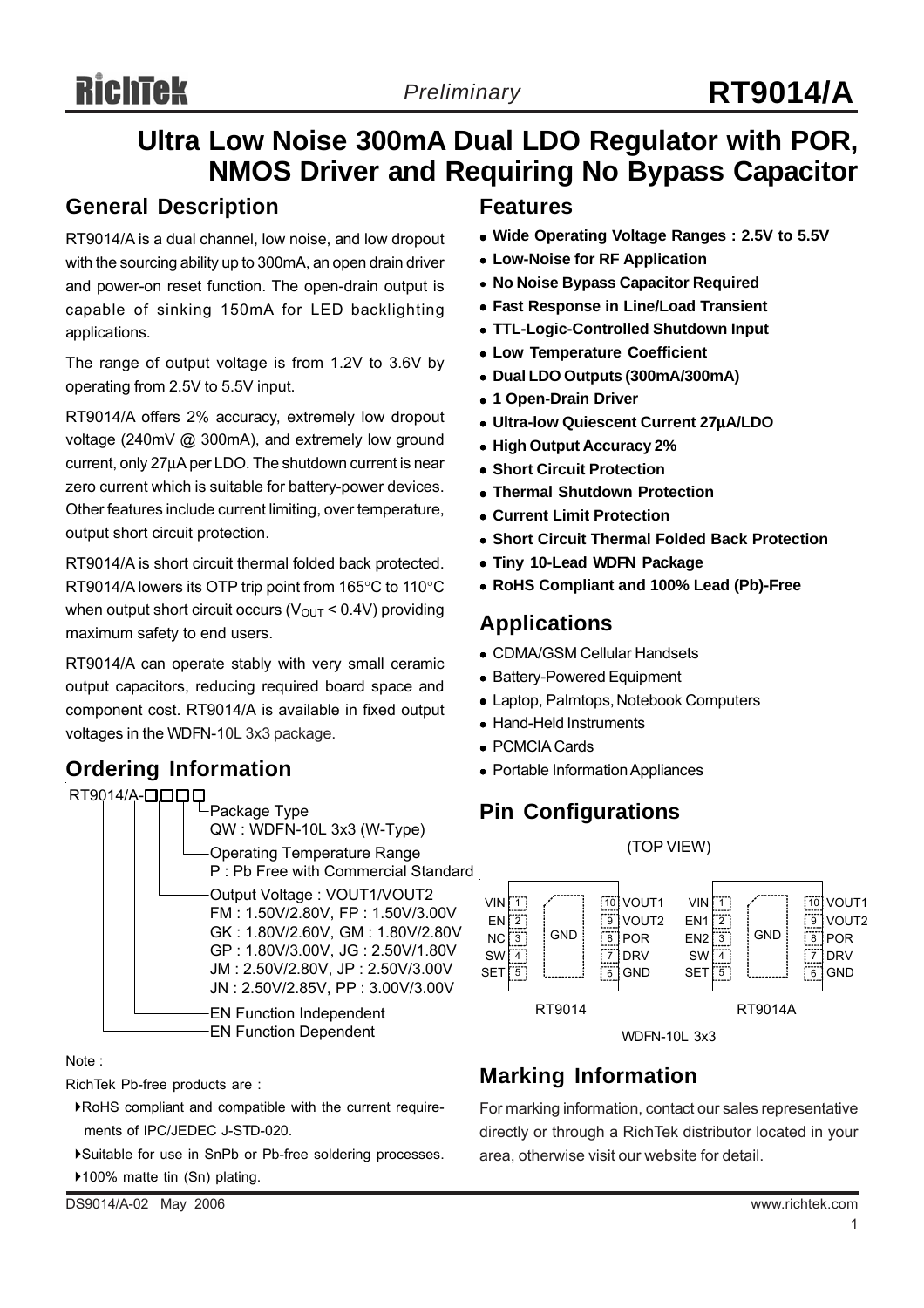# **Typical Application Circuit**





# **Functional Pin Description**

| Pin No.            |                            | Pin             | <b>Pin Function</b>                                                                                                                                                                                           |  |  |
|--------------------|----------------------------|-----------------|---------------------------------------------------------------------------------------------------------------------------------------------------------------------------------------------------------------|--|--|
|                    | RT9014-QQPQW RT9014A-QQPQW | <b>Name</b>     |                                                                                                                                                                                                               |  |  |
| 1                  | 1                          | <b>VIN</b>      | Supply Input                                                                                                                                                                                                  |  |  |
| $\overline{2}$     |                            | EN              | Chip Enable (Active High)                                                                                                                                                                                     |  |  |
|                    | 2                          | EN <sub>1</sub> | Chip Enable 1 (Active High)                                                                                                                                                                                   |  |  |
|                    | 3                          | EN <sub>2</sub> | Chip Enable 2 (Active High)                                                                                                                                                                                   |  |  |
| 3                  |                            | <b>NC</b>       | No Internal Connection Pin.                                                                                                                                                                                   |  |  |
| 4                  | 4                          | SW              | Active high signal drives open-drain N-Channel MOSFET.<br>Note that this pin is high impedance. There should be a pull low<br>100 $k\Omega$ resistor connected to GND when the control signal is<br>floating. |  |  |
| 5                  | 5                          | <b>SET</b>      | Delay Set Input: Connect external capacitor to GND to set the<br>internal delay for the POR output. When left open, there is no<br>delay. This pin cannot be grounded.                                        |  |  |
| 6                  | 6                          | <b>GND</b>      | Common Ground                                                                                                                                                                                                 |  |  |
| $\overline{7}$     | $\overline{7}$             | <b>DRV</b>      | Open-Drain Output: Capable of sinking 150mA.                                                                                                                                                                  |  |  |
| 8                  | 8                          | <b>POR</b>      | Power-On Reset Output: Open-drain output. Active low indicates<br>an output under-voltage condition on regulator 2.                                                                                           |  |  |
| 9                  | 9                          |                 | VOUT2 Channel 2 Output Voltage                                                                                                                                                                                |  |  |
| 10                 | 10                         |                 | VOUT1 Channel 1 Output Voltage                                                                                                                                                                                |  |  |
| <b>Exposed Pad</b> | <b>Exposed Pad</b>         | <b>GND</b>      | Exposed pad should be soldered to PCB board and connected to<br>GND.                                                                                                                                          |  |  |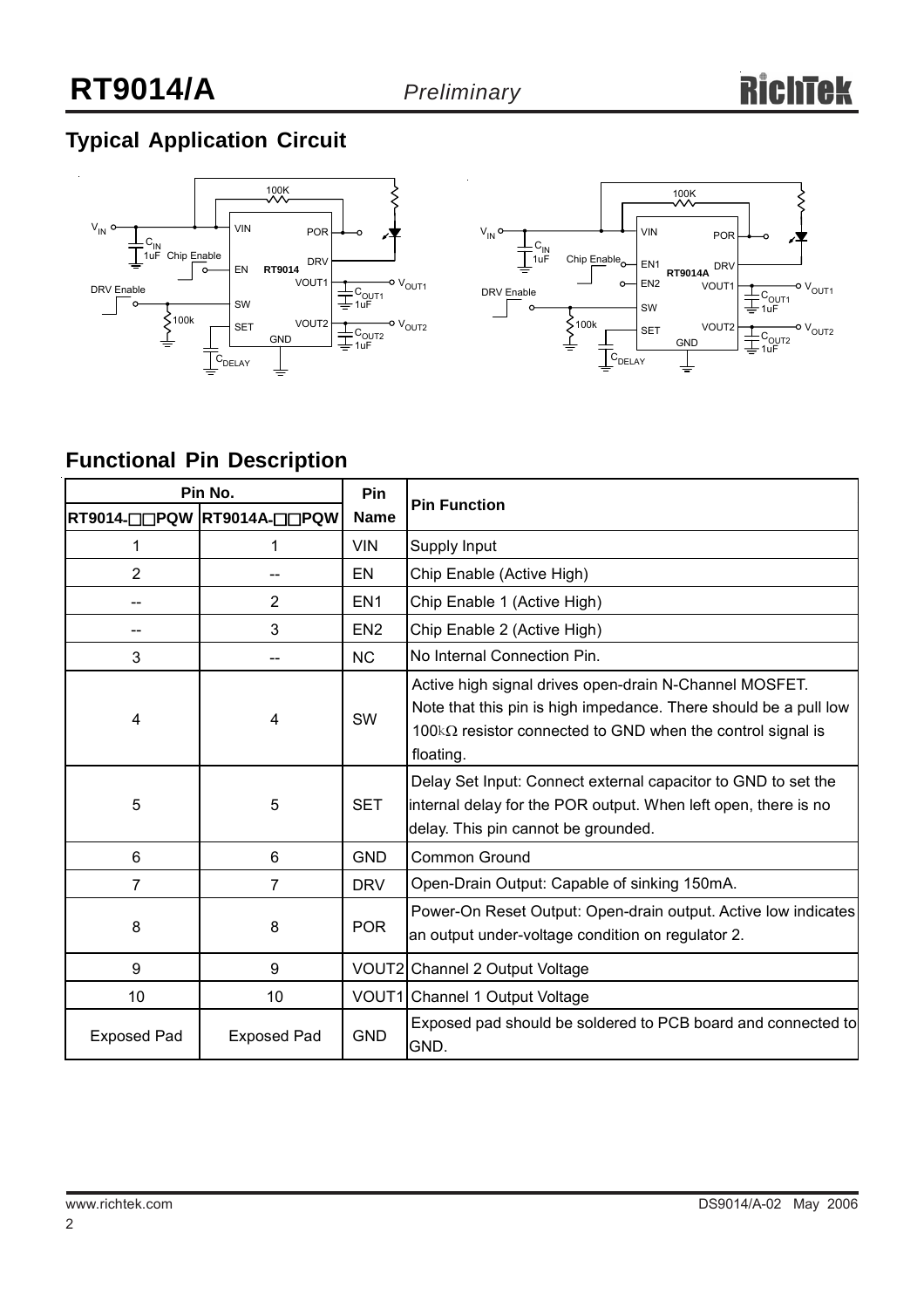## **Available Voltage Version**

| <b>Voltage</b> | ⌒<br>◡                    |     | W    | G   |        |     |     |            | υ     |                          |       |
|----------------|---------------------------|-----|------|-----|--------|-----|-----|------------|-------|--------------------------|-------|
| Code           | 1.2                       | 1.5 | 1.6  | 1.8 | .85    | 1.9 | ົ   | $\sim$     | 2.5   | 2.6                      | 2.65  |
| <b>Voltage</b> | -                         | M   | N    |     | D      | W   |     | ٮ          | $- -$ | $\overline{\phantom{m}}$ | --    |
| Code           | $\rightarrow$<br>ົ<br>۷.۱ | 2.8 | 2.85 | 2.9 | ◠<br>ີ | 3.1 | 3.2 | າ າ<br>ა.ა | $- -$ | $- -$                    | $- -$ |

#### **Function Block Diagram**



*To be continued*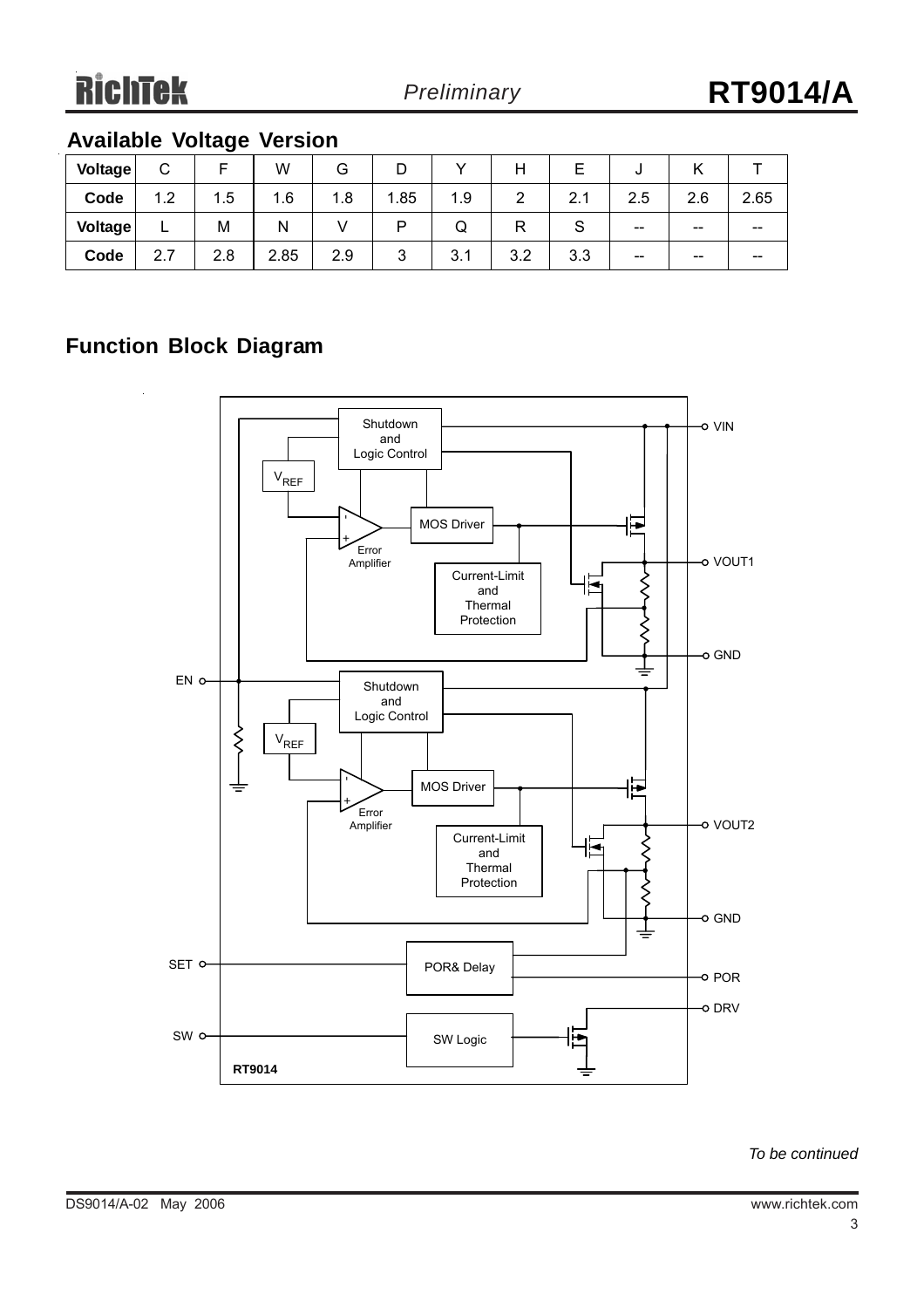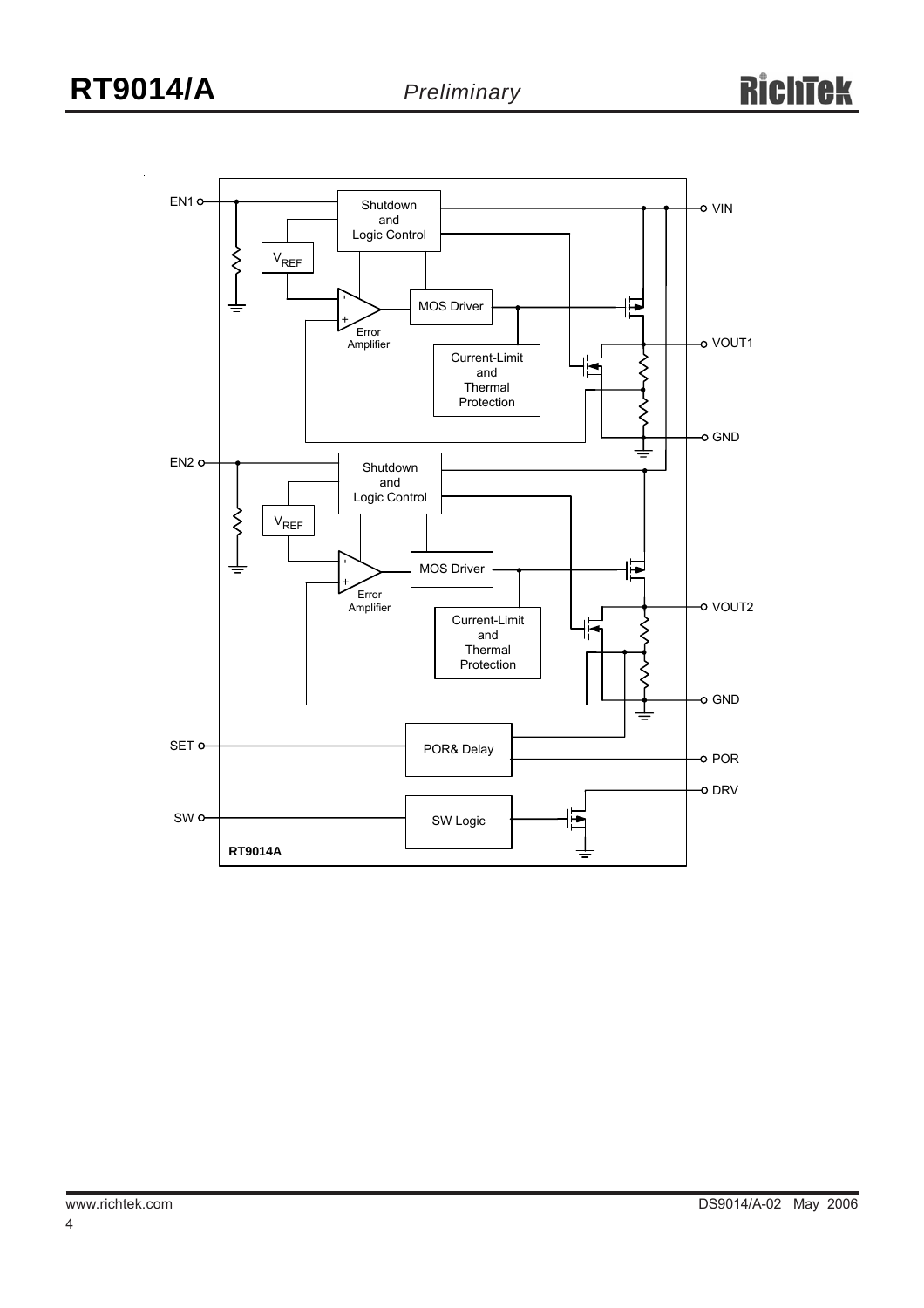### **Absolute Maximum Ratings** (Note 1)

| • Power Dissipation, $P_D @ T_A = 25^{\circ}C$ |  |
|------------------------------------------------|--|
|                                                |  |
| • Package Thermal Resistance (Note 4)          |  |
|                                                |  |
|                                                |  |
|                                                |  |
| • ESD Susceptibility (Note 2)                  |  |
|                                                |  |
|                                                |  |

### **Recommended Operating Conditions** (Note 3)

| • Supply Input Voltage ----                | $-2.5V$ to 5.5V              |
|--------------------------------------------|------------------------------|
| • Enable Input Voltage --------------      | -- 0V to 5.5V                |
| • Operation Junction Temperature Range --- | $-40^{\circ}$ C to 125°C $-$ |
| • Operation Ambient Temperature Range --   | -- 0°C to 85°C $\,$          |

#### **Electrical Characteristics**

( $V_{IN}$  =  $V_{OUT}$  + 1V,  $V_{EN}$  =  $V_{IN}$ ,  $C_{IN}$  =  $C_{OUT}$  = 1 $\mu$ F, T<sub>A</sub> = 25°C, unless otherwise specified.)

| <b>Parameter</b>                   | Symbol                     | <b>Test Conditions</b>                                                            | Min  | <b>Typ</b> | <b>Max</b>                            | <b>Units</b>      |  |
|------------------------------------|----------------------------|-----------------------------------------------------------------------------------|------|------------|---------------------------------------|-------------------|--|
| Input Voltage                      | $V_{IN}$                   | $V_{IN}$ = 2.5V to 5.5V                                                           | 2.5  |            | 5.5                                   | $\vee$            |  |
|                                    | <b>VDROP</b>               | $IOUT = 150mA$                                                                    | --   | 120        | --                                    | mV                |  |
| Dropout Voltage<br>(Note 5)        |                            | $I_{OUT} = 300mA$                                                                 | --   | 240        | $- -$                                 | mV                |  |
| Output voltage range               | <b>VOUT</b>                |                                                                                   | 1.2  |            | 3.6                                   | V                 |  |
| V <sub>OUT</sub> Accuracy          | $\Delta V$                 | $I_{\text{OUT}} = 1 \text{mA}$                                                    | $-2$ | $-$        | $+2$                                  | $\%$              |  |
| Line Regulation                    | $\Delta V$ LINE            | $V_{IN}$ = ( $V_{OUT}$ + 0.3V) to 5.5V or<br>$V_{IN}$ > 2.5V, whichever is larger | --   | $-$        | 0.2                                   | %N                |  |
| Load Regulation                    |                            | $\Delta V_{\text{LOAD}}$ 1 mA < $I_{\text{OUT}}$ 300 mA                           | --   |            | 0.6                                   | $\frac{0}{0}$     |  |
| <b>Current Limit</b>               |                            | $R_{LOAD} = 10$                                                                   | 330  | 450        | 700                                   | mA                |  |
| Quiescent Current                  | lQ                         | $V_{EN}$ > 1.5V                                                                   | --   | 58         | 80                                    | uA                |  |
| Shutdown Current                   | $I_{Q}$ SD                 | $V_{EN}$ < 0.4V                                                                   | --   |            | 1                                     | uA                |  |
| <b>EN Threshold</b>                | Ѵıн                        | $V_{\text{IN}}$ = 2.5V to 5.5V, Power On                                          | 1.5  | --         | --                                    | $\vee$            |  |
|                                    | $V_{IL}$                   | $V_{IN}$ = 2.5V to 5.5V, Shutdown                                                 | --   |            | 0.4                                   |                   |  |
| Output Voltage TC                  |                            |                                                                                   | $-$  | 100        | $\hspace{0.05cm}$ – $\hspace{0.05cm}$ | ppm/°C            |  |
| <b>Thermal Shutdown</b>            | $\mathsf{T}_{\mathsf{SD}}$ |                                                                                   | $-$  | 170        | --                                    | $\circ$ C         |  |
| <b>Thermal Shutdown Hysteresis</b> | $\Delta T_{SD}$            |                                                                                   | --   | 40         | --                                    | $^\circ \text{C}$ |  |

*To be continued*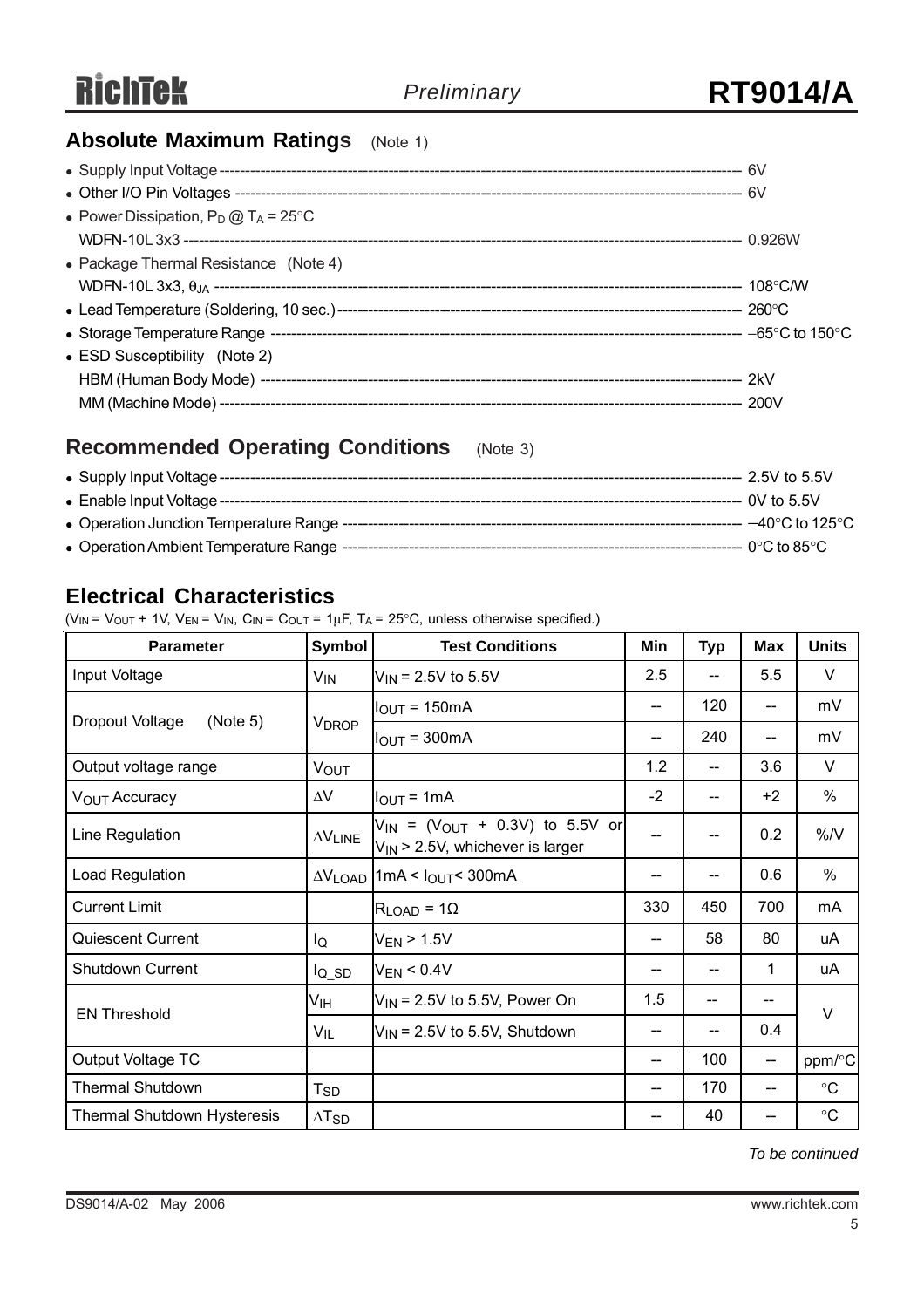# **RT9014/A** *Preliminary*

| <b>Parameter</b>                  | <b>Symbol</b>          | <b>Test Conditions</b>                                       | Min                                 | <b>Typ</b>     | <b>Max</b>                            | <b>Units</b> |
|-----------------------------------|------------------------|--------------------------------------------------------------|-------------------------------------|----------------|---------------------------------------|--------------|
|                                   |                        | $f = 100$ Hz                                                 | $-$                                 | 65             |                                       | dB           |
| <b>PSRR</b><br>$I_{LOAD} = 10mA$  | <b>PSRR</b>            | $f = 1kHz$                                                   | $-$                                 | 60             | $\overline{\phantom{a}}$              | dB           |
|                                   |                        | $f = 10k$ Hz                                                 | $\hspace{0.05cm}$ $\hspace{0.05cm}$ | 50             | $\hspace{0.05cm}$ – $\hspace{0.05cm}$ | dB           |
|                                   |                        | $f = 100$ Hz                                                 | $-$                                 | 65             | $-$                                   | dB           |
| <b>PSRR</b><br>$I_{LOAD}$ = 150mA | <b>PSRR</b>            | $f = 1kHz$                                                   | $-$                                 | 50             | $-$                                   | dB           |
|                                   |                        | $f = 10k$ Hz                                                 | --                                  | 50             | $-$                                   | dB           |
| <b>Power Good</b>                 |                        |                                                              |                                     |                |                                       |              |
| <b>Reset Threshold</b>            | <b>V<sub>THL</sub></b> | Low Threshold, % of nominal<br>VOUT2 (Flag On)               | 90                                  |                | $\overline{\phantom{a}}$              | $\%$         |
|                                   | <b>VTHH</b>            | High Threshold, % of nominal<br>V <sub>OUT2</sub> (Flag Off) | --                                  |                | 96                                    | $\%$         |
| POR Output Logic Low Voltage      | VOL                    | $I_{LOW} = 250uA$                                            | --                                  | 0.02           | 0.1                                   | V            |
| POR Leakage Current               | <b>I</b> POR           | Flag Off                                                     | $-1$                                | 0.01           | 1                                     | μA           |
| Set pin current source            |                        | $V_{\text{SET}} = 0$                                         | 0.60                                | 1.25           | 1.70                                  | μA           |
| Set pin threshold                 |                        | $POR = high$                                                 | $-$                                 | 1.4            | $-$                                   | $\vee$       |
| <b>DRV</b> output                 |                        |                                                              |                                     |                |                                       |              |
| <b>Voltage Low</b>                |                        | $I_{DRV}$ = 150mA                                            | $\overline{\phantom{a}}$            | 0.2            | 0.5                                   | $\vee$       |
| Leakage current                   |                        | $I_{DRV}$ = 0mA, $V_{DRV}$ = 5V, SW = 0V                     | $-1$                                | 0.01           | 1                                     | μA           |
| SW input current                  |                        | $V_{IL}$ < 0.6V(DRV Shutdown)                                | $-1$                                | 0.01           | 1                                     | μA           |
|                                   |                        | $V_{IH}$ > 2.5V(DRV Enable)                                  | $-1$                                | 0.01           | 1                                     | μA           |
| SW input voltage                  | $V_{IL}$               | Logic Low                                                    | $\overline{a}$                      | $\overline{a}$ | 0.4                                   | $\vee$       |
|                                   | $V_{\text{IH}}$        | Logic High                                                   | 1.5                                 | $-$            | $-$                                   | $\vee$       |

**Note 1.** Stresses listed as the above "Absolute Maximum Ratings" may cause permanent damage to the device. These are for stress ratings. Functional operation of the device at these or any other conditions beyond those indicated in the operational sections of the specifications is not implied. Exposure to absolute maximum rating conditions for extended periods may remain possibility to affect device reliability.

- **Note 2.** Devices are ESD sensitive. Handling precaution recommended.
- **Note 3.** The device is not guaranteed to function outside its operating conditions.
- **Note 4.** θ<sub>JA</sub> is measured in the natural convection at T<sub>A</sub> = 25°C on a low effective thermal conductivity test board of JEDEC 51-3 thermal measurement standard.
- Note 5. The dropout voltage is defined as V<sub>IN</sub> -V<sub>OUT</sub>, which is measured when V<sub>OUT</sub> is V<sub>OUT(NORMAL)</sub> 100mV.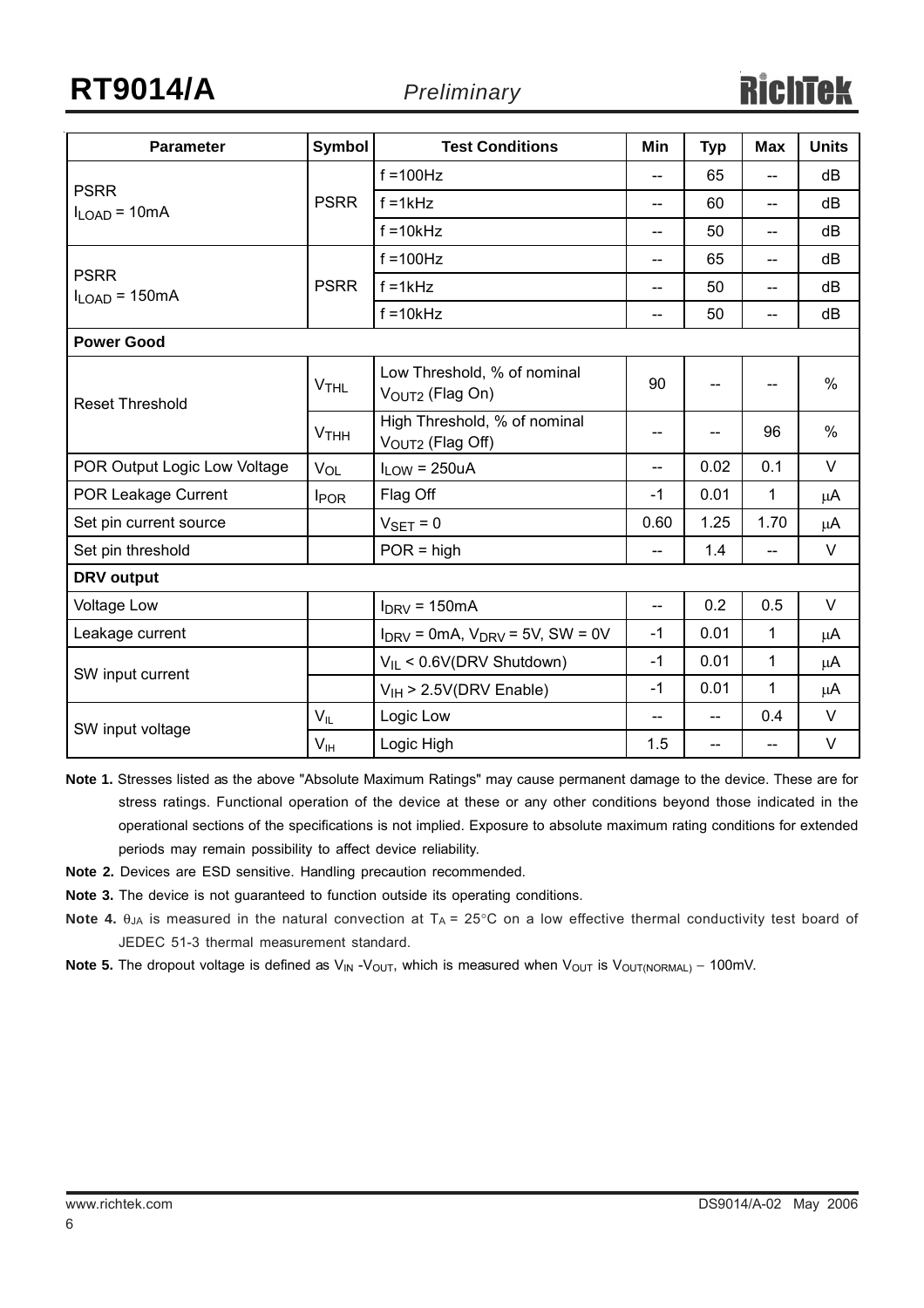#### **Typical Operating Characteristics**









10 100 1000 10000 100000 1000000 Frequency (Hz) (Hz)

0.01 0.1 1 10k 100k 1000k



**Dropout Voltage vs. Load Current**





DS9014/A-02 May 2006 www.richtek.com

-80

PSRR (dB)

PSRR<sub>(dB)</sub>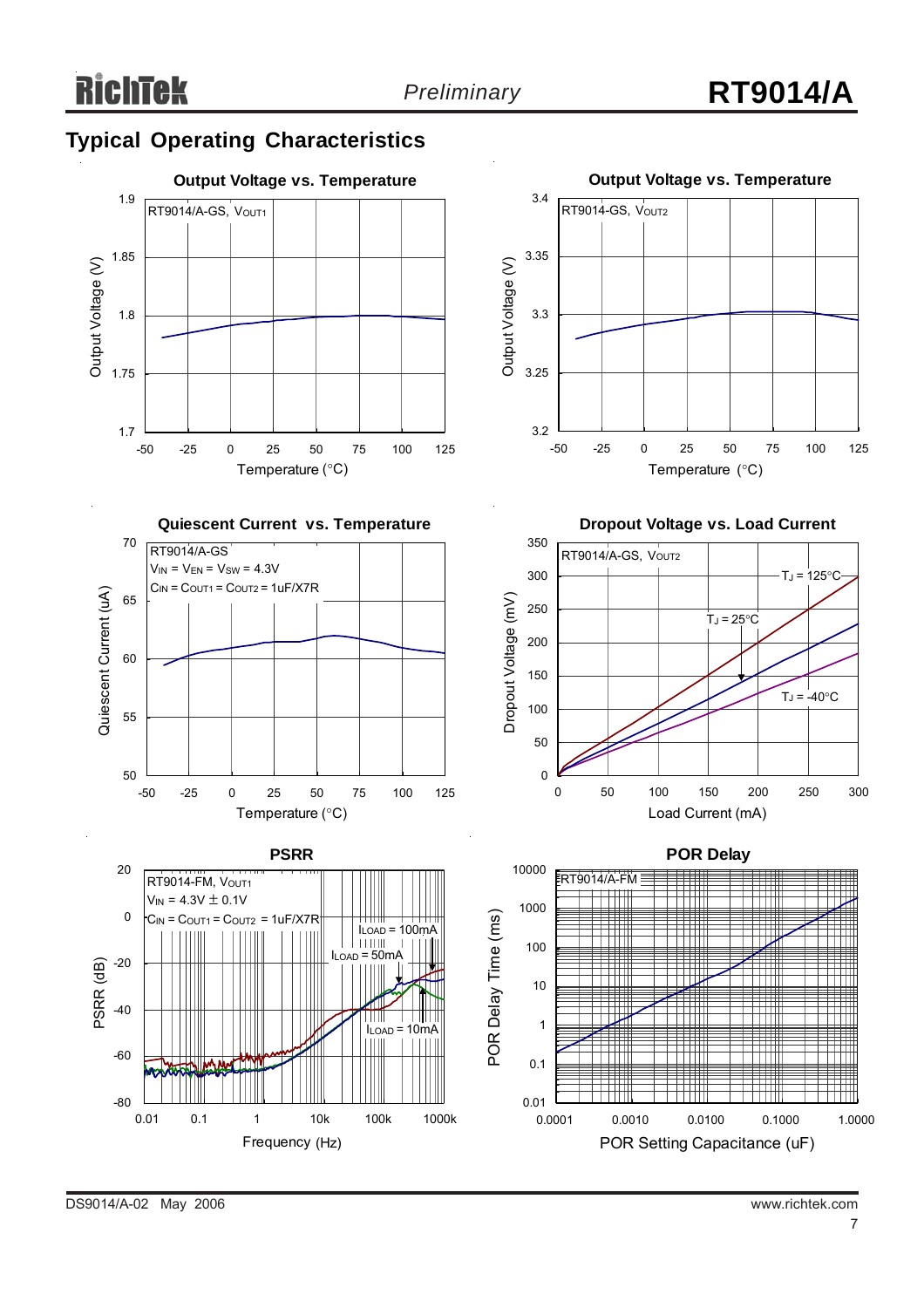











IOUT (100mA/Div) **VOUT2** VOUT<sub>1</sub> (20mV/Div)

(20mV/Div)

Time (250μs/Div)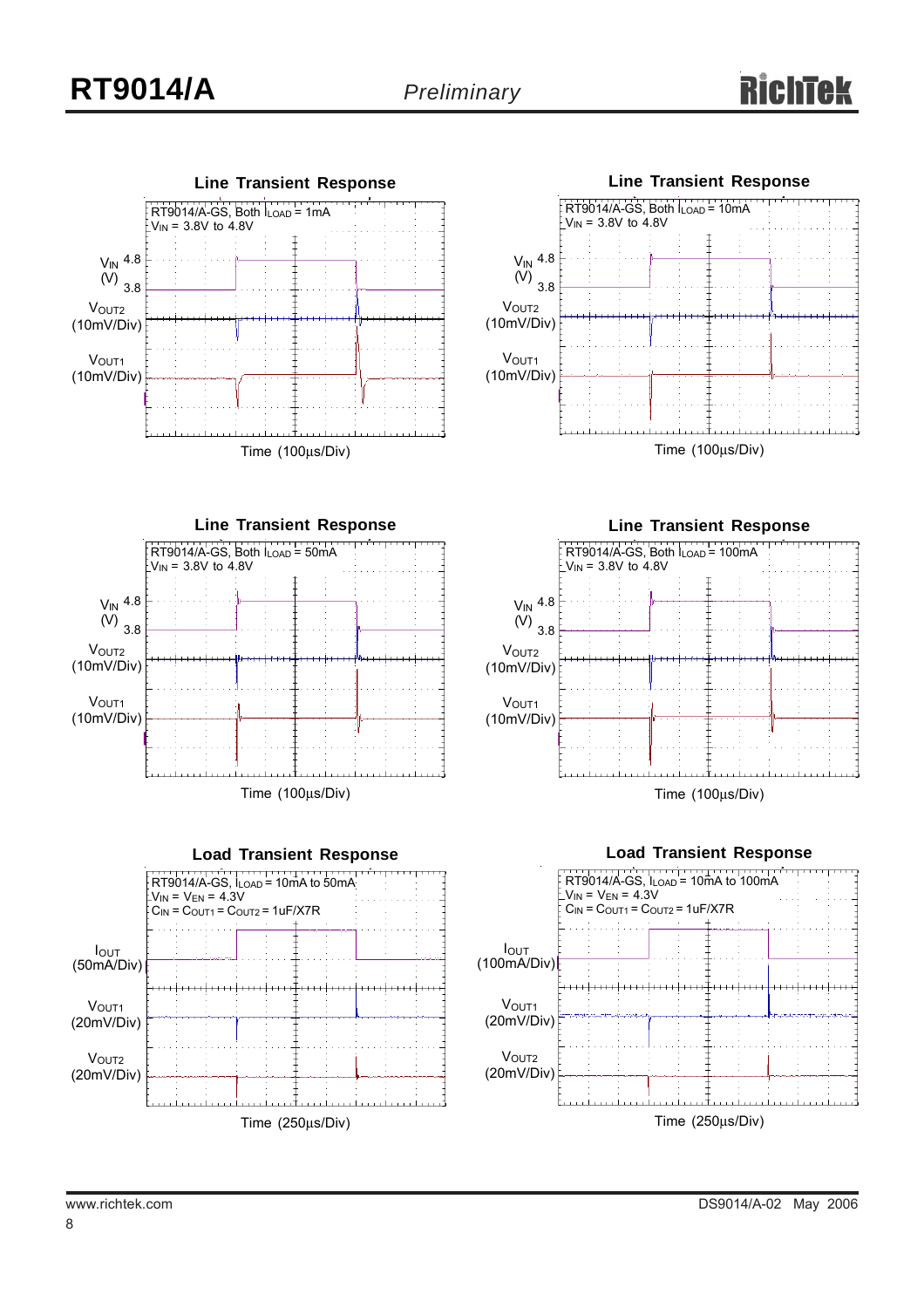# Tek



Time (10ms/Div)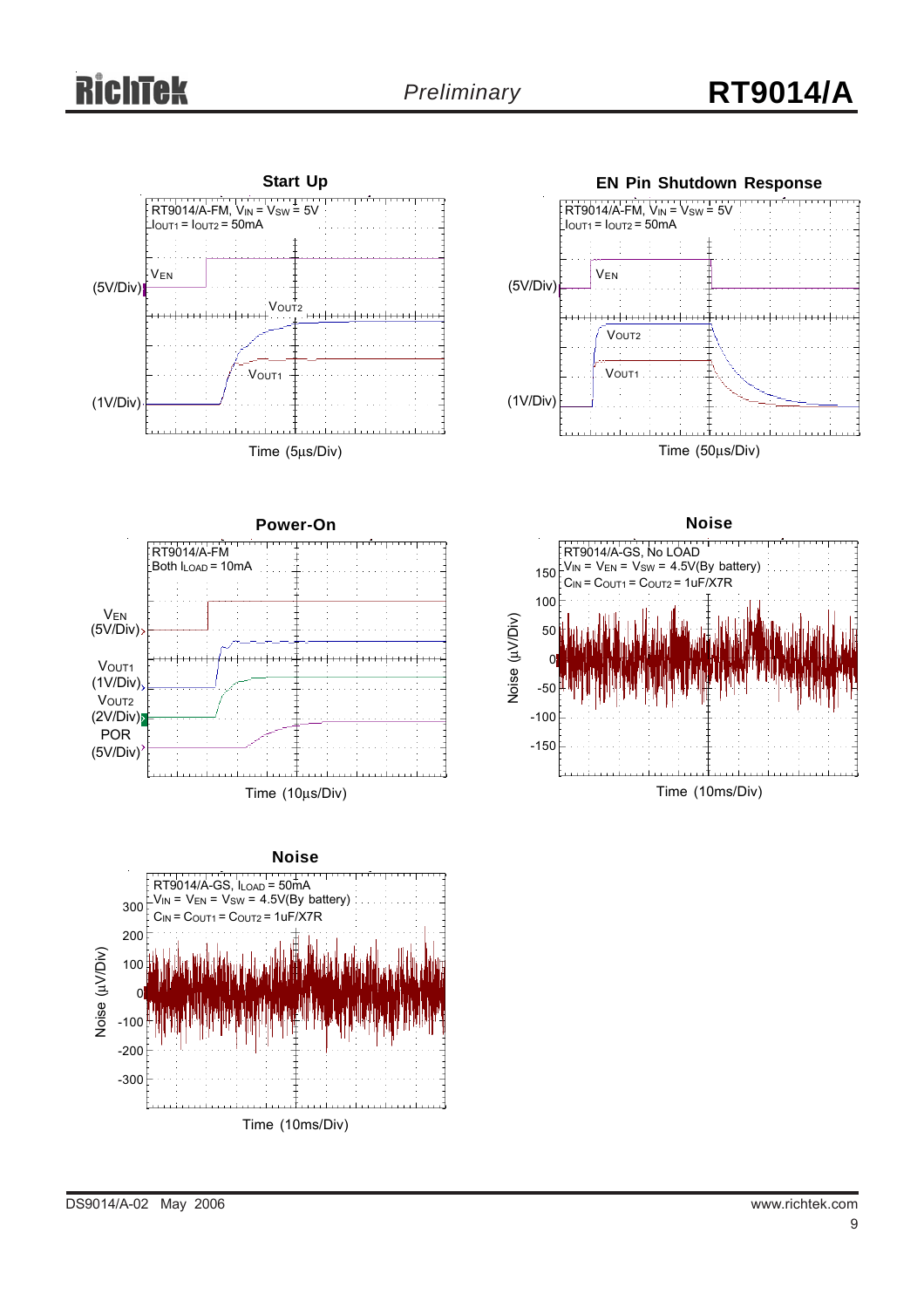#### **Applications Information**

Like any low-dropout regulator, the external capacitors used with the RT9014/A must be carefully selected for regulator stability and performance. Using a capacitor whose value  $is$  > 1 $\mu$ F on the RT9014/A input and the amount of capacitance can be increased without limit. The input capacitor must be located a distance of not more than 0.5 inch from the input pin of the IC and returned to a clean analog ground. Any good quality ceramic or tantalum can be used for this capacitor. The capacitor with larger value and lower ESR (equivalent series resistance) provides better PSRR and line-transient response.

The output capacitor must meet both requirements for minimum amount of capacitance and ESR in all LDOs application. The RT9014/A is designed specifically to work with low ESR ceramic output capacitor in space-saving and performance consideration. Using a ceramic capacitor whose value is at least  $1 \mu$ F with ESR is > 20m $\Omega$  on the RT9014/A output ensures stability. The RT9014/A still works well with output capacitor of other types due to the wide stable ESR range. Figure 1. shows the curves of allowable ESR range as a function of load current for various output capacitor values. Output capacitor of larger capacitance can reduce noise and improve load transient response, stability, and PSRR. The output capacitor should be located not more than 0.5 inch from the VOUT pin of the RT9014/A and returned to a clean analog ground.



**Region of Stable COUT ESR vs. Load Current** 

Figure 1. Stable Cout ESR Range

#### **Thermal Considerations**

Thermal protection limits power dissipation in RT9014/A. When the operation junction temperature exceeds 170°C, the OTP circuit starts the thermal shutdown function and turns the pass element off. The pass element turn on again after the junction temperature cools by 40°C. RT9014/A lowers its OTP trip level from 170°C to 110°C when output short circuit occurs ( $V_{\text{OUT}}$  < 0.4V) as shown in Figure 2. It limits IC case temperature under 100°C and provides maximum safety to customer while output short circuit occurring.



#### Figure 2. Short Circuit Thermal Folded Back Protection when Output Short Circuit Occurs (Patent)

For continuous operation, do not exceed absolute maximum operation junction temperature 125°C. The power dissipation definition in device is :

$$
P_D = (V_{IN} - V_{OUT}) \times I_{OUT} + V_{IN} \times I_Q
$$

The maximum power dissipation depends on the thermal resistance of IC package, PCB layout, the rate of surroundings airflow and temperature difference between junction to ambient. The maximum power dissipation can be calculated by following formula :

 $P_{D(MAX)} = (T_{J(MAX)} - T_A) / \theta_{JA}$ 

Where  $T_{J(MAX)}$  is the maximum operation junction temperature 125 $\degree$ C, T<sub>A</sub> is the ambient temperature and the  $\theta_{JA}$  is the junction to ambient thermal resistance.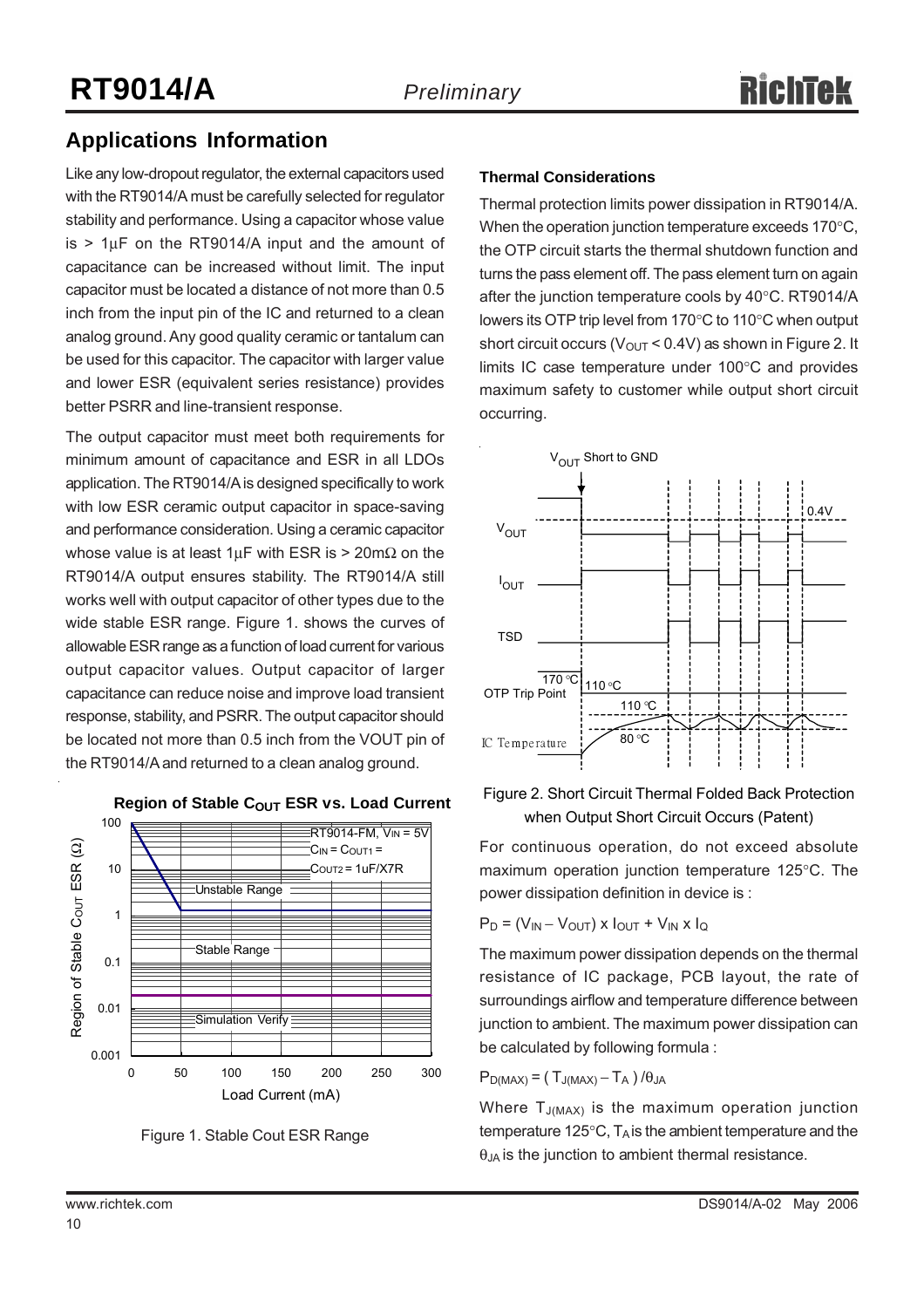# **RichTek**

For recommended operating conditions specification of RT9014/A, where  $T_{J(MAX)}$  is the maximum junction temperature of the die (125 $\degree$ C) and T<sub>A</sub> is the operated ambient temperature. The junction to ambient thermal resistance ( $\theta_{JA}$  is layout dependent) for WDFN-10L 3x3 package is 108°C/W on the standard JEDEC 51-3 singlelayer thermal test board. The maximum power dissipation at  $T_A$  = 25°C can be calculated by following formula :

P<sub>D(MAX)</sub> = (  $125^{\circ}$ C –  $25^{\circ}$ C ) /  $108$  = 0.926W for WDFN-10L 3x3 packages

The maximum power dissipation depends on operating ambient temperature for fixed  $T_{J(MAX)}$  and thermal resistance  $\theta_{JA}$ . For RT9014/A packages, the Figure 3 of derating curves allows the designer to see the effect of rising ambient temperature on the maximum power allowed.



Figure 3. Derating Curves for RT9014/A Packages